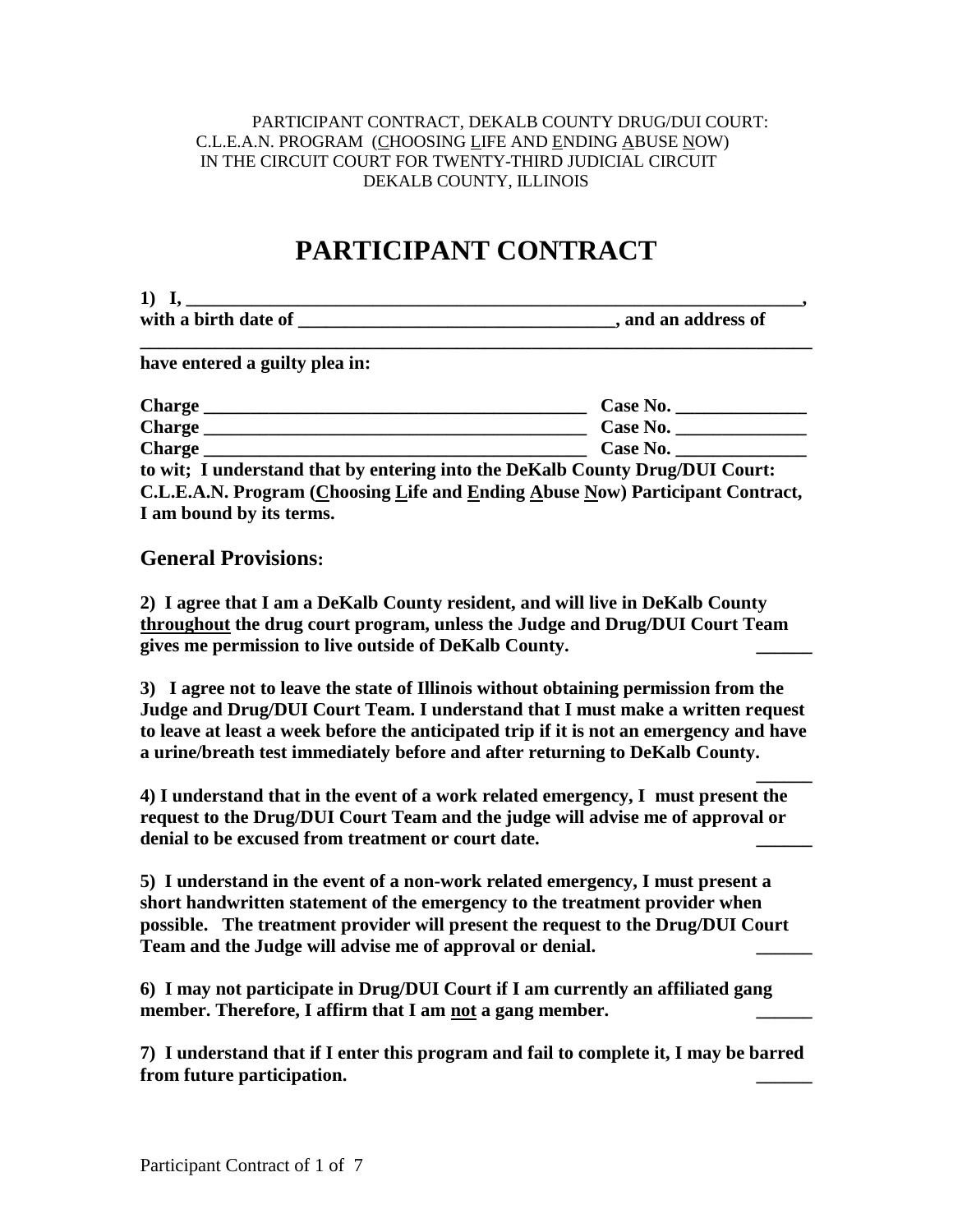**8) I understand that I may not possess any weapons while I am in Drug/DUI Court. I will dispose of any and all weapons in my possession, and disclose the presence of any weapons possessed by anyone else in my household. Failure to dispose and/or disclose may result in termination from Drug/DUI Court and possible prosecution**  for any illegal possession of any weapon.

**9) I agree to inform any law enforcement officer that I come in contact that I am in Drug/DUI Court. \_\_\_\_\_\_** 

**10) For the purposes of regular Drug/DUI Court review hearings, I agree to waive my right to have my attorney of record present. I understand that my case may be discussed without my attorney or the prosecutor present but no decisions made**  without my attorney and the prosecutor present.

**11) Upon my successful completion of the Drug/DUI Court program, the State's Attorney office may make a motion to dismiss the Drug/DUI Court case(s), or the pertinent charges as previously agreed upon unless there is objection from the court. \_\_\_\_\_\_**

# **Assessments and Treatment:**

**1) I agree to execute the Consent for Disclosure of Confidential Substance Abuse Information. I understand that any information obtained from this release will be kept apart from the Court file. \_\_\_\_\_\_**

**2) I understand that my individual course of treatment may include residential treatment, intensive outpatient, one-on-one counseling, education, and/or selfimprovement courses such as anger management, parenting or relationship counseling. \_\_\_\_\_\_**

**3) I understand that my treatment plan may be modified by the treatment provider of the DeKalb County Drug/DUI Court Team as circumstances arise, and I agree to**  comply with the requirements of any such modifications.

**4) I agree to participate in and successfully complete all substance abuse treatment programs, psychological therapies, educational programs and vocational training the Judge and Drug/DUI Court Team orders, and will sign releases to permit all providers to communicate with the Judge and Drug/DUI Court staff. \_\_\_\_\_\_**

**5) I agree if ordered by the Drug/DUI Court to wear a SCRAM bracelet and/or install a BAIID device in my car to monitor any alcohol use. I understand that DUI Court will assist me in payment of SCRAM based on my tax returns or pay stub**  from work but I will be expected to repay all financial support.

**6) I will inform all treating physicians/nurse practitioners that I am a recovering addict and give the treating health care professionals the Doctor's Note found in the**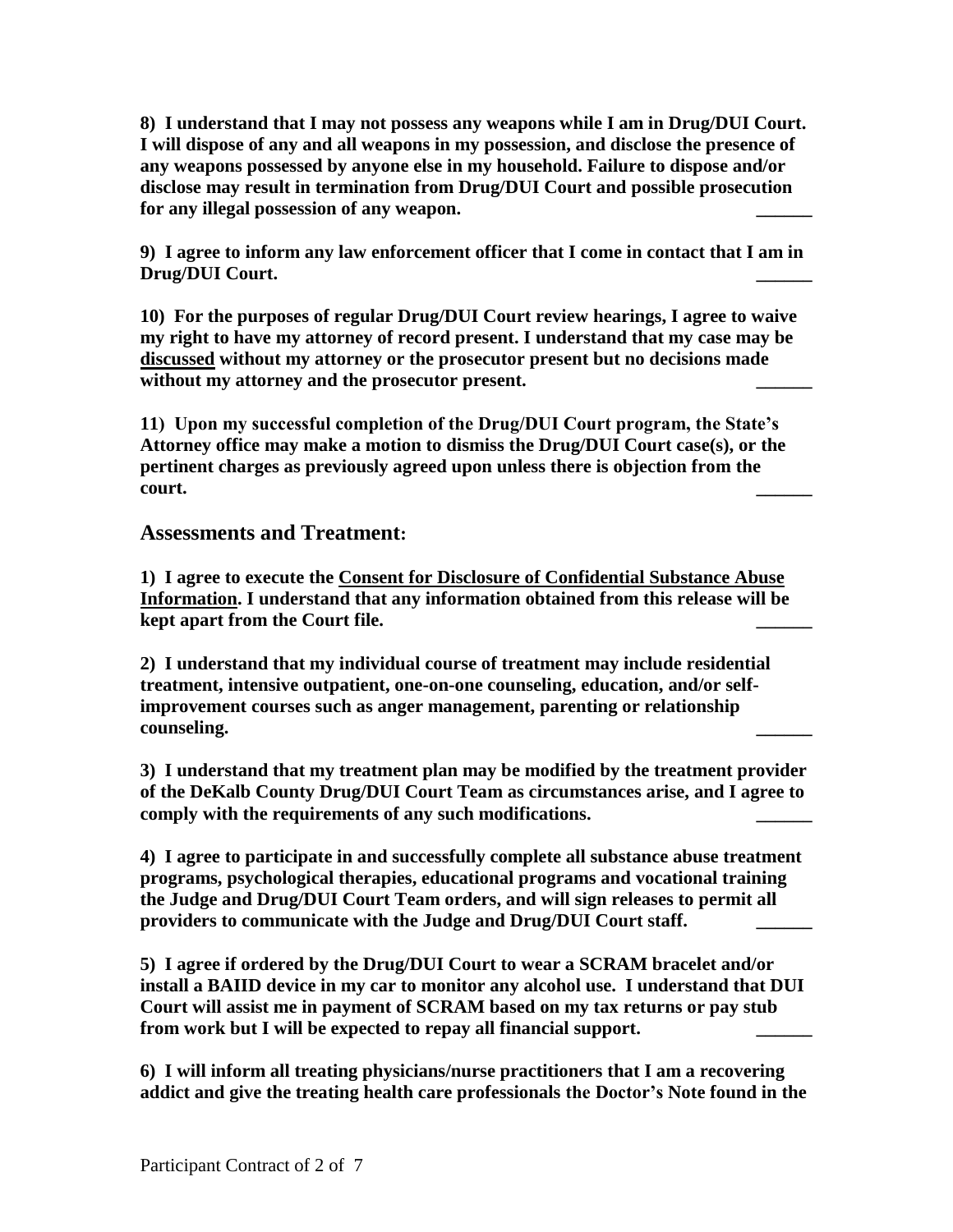**Participant Handbook. If a treatment physician wishes to treat me with narcotic or addictive medications or drugs or medication containing alcohol after I have disclosed I am an addict and handed them the Doctor's Note, I must disclose this to my treatment provider and inform the Drug/DUI Court Team.** 

**7) I agree to take all medications prescribed for me by my treating physician and/or psychiatrist, and will sign releases for my treatment physician or psychiatrist to communicate with the Judge and Drug/DUI Court staff. \_\_\_\_\_\_**

**\_\_\_\_\_** 

**\_\_\_\_\_\_**

**8) I agree to attend a self-help sobriety group as often as the Judge and Drug/DUI Court Team orders me to go. \_\_\_\_\_\_**

**9) I agree to abide by electronic home monitoring or house arrest if ordered by the Judge and the Drug/DUI Court Team. \_\_\_\_\_\_**

**10) I agree that I will not withdraw from any treatment provider (residential or IOP) without prior approval of my treatment provider and the Drug/DUI Court Team. If I leave without permission of drug court a no bond warrant will be issued**  for my arrest.

**Use of Drugs and Other Substances and Testing for Their Presence:**

**1) I understand that I will be tested for the presence of drugs or alcohol in my system on a random basis according to procedures established by the Drug/DUI Court Team and/or treatment provider. I understand that I will be given a location and time to report for my drug test. I understand that it is my responsibility to report to the assigned location at the time given for the test. I understand that if I am late for a test, or miss a test, it will be considered "dirty" and I may be sanctioned. \_\_\_\_\_\_**

**2) I understand that substituting, altering, diluting or trying in any way to change my body fluids for purposes of testing could be grounds for immediate termination from drug/DUI court or a class 4 Felony.**

**3) I understand a "diluted" urine test will be interrupted as a positive test. \_\_\_\_\_\_** 

**4) I understand that I may dispute positive test results, but that re-testing by a**  laboratory will be at my expense if it is positive.

**5) I understand that participating in Drug/DUI Court requires me to be drug free at all times. I will not possess drugs (including marijuana), alcohol, or drug**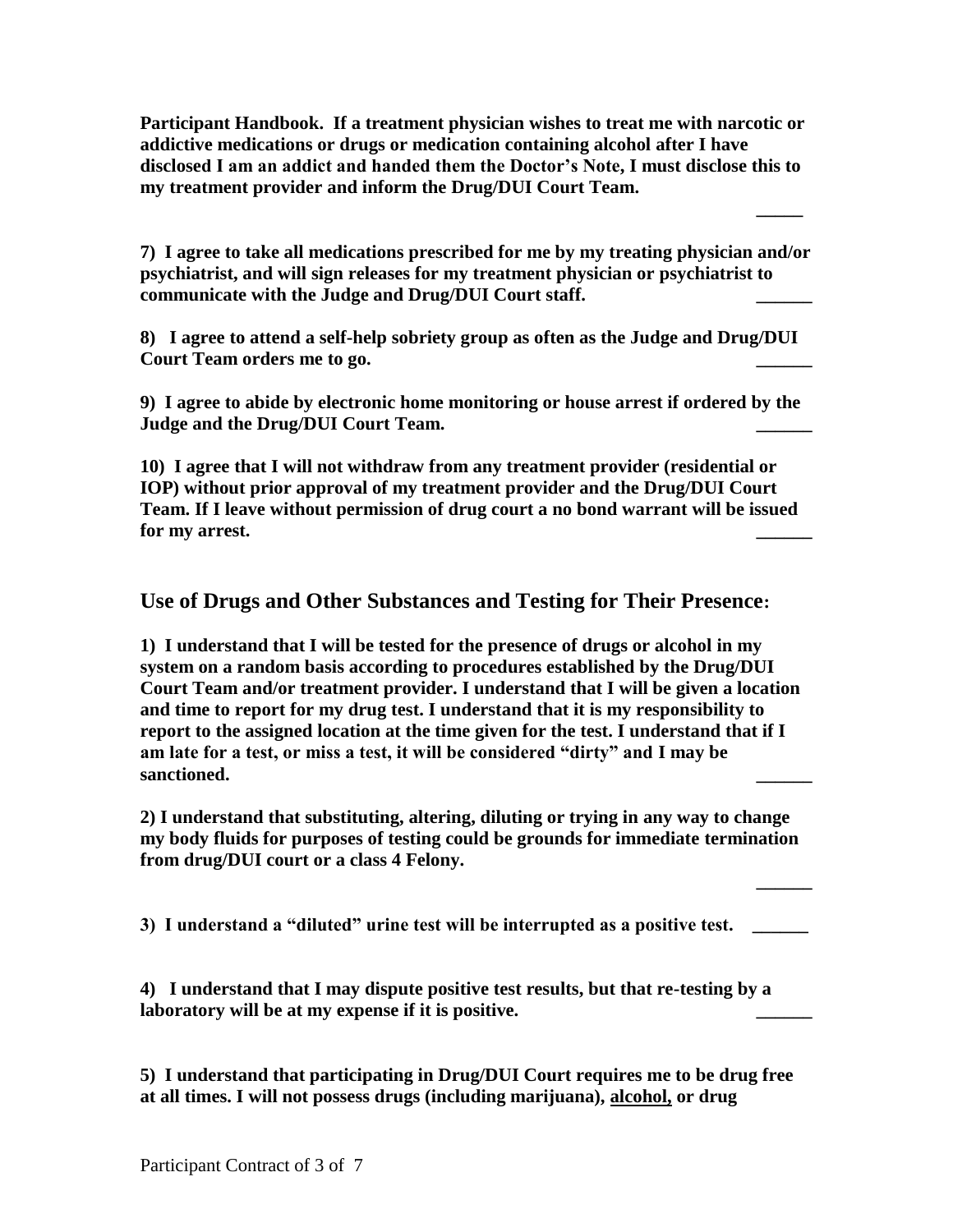**paraphernalia. I will not associate with people who use or possess drugs, nor will I**  be present while drugs are being used by others.

**6) I agree to be drug and alcohol tested at any time by a police officer, probation officer, treatment provider, case manager, drug court staff, or at the request of the**  court or any agency designated by the court.

**7) I agree to be responsible for what goes into my body that may affect drug test results. Before taking medication of any kind, I will check with the pharmacist or drug court staff to ensure that it is non-narcotic, non-addictive and contains no alcohol. I will inform the drug court staff, team and treatment provider for any and all medications, prescribed or over-the-counter.** 

**\_\_\_\_\_\_**

**8) I agree not to abuse any over-the-counter medication. I understand that abuse is defined as taking dosages in excess of label guidelines, taking an over-the-counter medication designed for a condition which I do not have, and taking an over-thecounter medication in a manner in which it was not designed to be ingested (such as crushing and inhaling a medication designed to be taken orally with liquids). I will**  not use over the counter medications containing "dextromethorphan."

**9) I agree to furnish the Drug/DUI Court Team verification from my physician for any prescribed medication in advance of testing to reduce the claims of crossreactions. I understand that any medication that is prescribed must be reported to the drug court staff and my substance abuse treatment provider provider. (Except**  in cases of a certifiable medical emergency).

- **10) I agree not to eat foods containing "poppy seeds", any item containing "alcohol", and prescription medications not prescribed to the client. \_\_\_\_\_\_**
- **11)I agree not to purchase or use any "designer drugs" that can be purchased legally, over the counter without a physician's prescription. \_\_\_\_\_\_**
- **12) I agree not to purchase or use any "smoking mixtures' (other than products**  specifically designated to contain only tobacco).
- **13) I agree not to purchase or use products sold or marketed under false pretenses**  with the warning "Not for Human Consumption".

# **Cooperation with Judge and Drug Court Staff:**

**1) I agree to follow all the Courtroom Behavior and Rules that are listed in the**  Participant Handbook that I was given.

**2) I understand that during the entire course of the Drug/DUI Court program, I will be required to attend court sessions, treatment sessions, submit to random**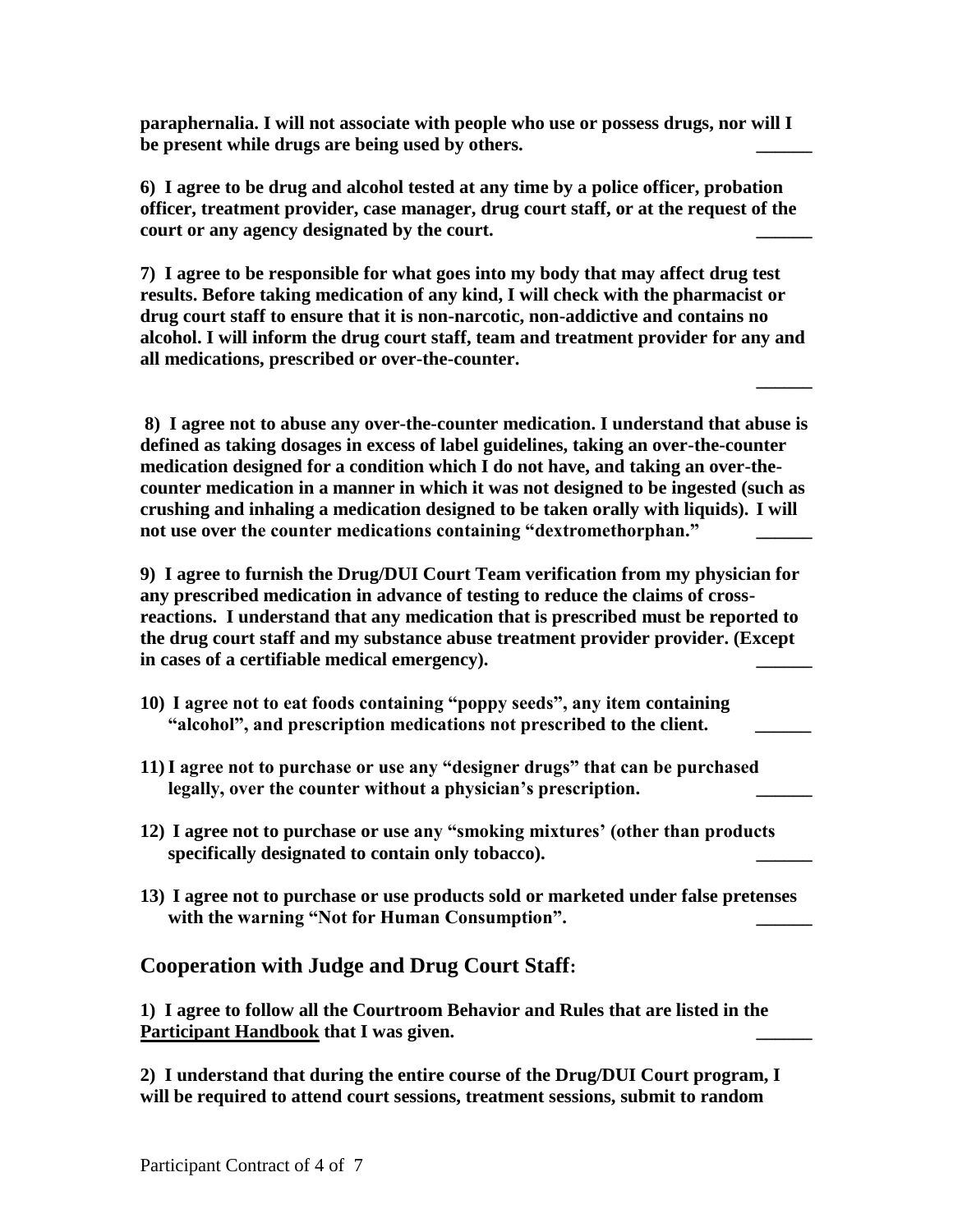**drug/alcohol testing, remain clean and sober, and law-abiding. I agree to abide by the rules and regulations imposed by the Drug/DUI Court Team. I understand that if I do not abide by these rules and regulations, I may be sanctioned or terminated**  from the program.

**3) I understand that if I miss a court date without prior permission from the Drug /DUI Court staff a no-bond warrant for my arrest may be issued. \_\_\_\_\_\_**

**4) I understand that participation in the DeKalb County DRUG COURT program involves a minimum time commitment of fourteen months. I understand that in order to be successfully discharged, I must have a minimum of 90 consecutive days or 3 months immediately prior to discharge during which I have not used any prohibited substances.**

**5) I understand that participation in the DeKalb County DUI COURT program involves a minimum time commitment of twelve months. I understand that in order to be successfully discharged, I must have a minimum of 3 consecutive months or 90 days immediately prior to discharge during which I have not used any prohibited substances. \_\_\_\_\_\_**

**\_\_\_\_\_\_**

**\_\_\_\_\_\_**

**6) I agree to meet with the DeKalb County Drug/DUI Court staff as often as directed. \_\_\_\_\_\_**

**7) I agree to permit Drug/DUI Court staff to visit me at my residence and employment and anywhere else necessary to perform their duties. \_\_\_\_\_\_**

**8) I understand that during the early phases of treatment recovery, I may be precluded from working or from gaining employment. I further understand that within the time directed by the Drug/DUI Court Team, I will seek employment, job training and/or further education as approved by the Drug/DUI Court Team, and that failure to do so may result in sanctions or termination. \_\_\_\_\_\_**

**9) I agree to keep the Drug Court Team, treatment provider and law enforcement liaison, if any, advised of my current address and phone number at all times and whenever changed. My place of residence is subject to Drug/DUI Court approval, and I will not leave the DeKalb County without prior approval from the Judge and Drug/DUI Court Team. \_\_\_\_\_\_**

# **Searches of Defendant's Person or Property:**

**1) As a condition of participation in this program, I agree to the search of my person, property, place of residence, vehicle or personal effects at any time with or without a warrant, and with or without reasonable cause, when required by a Drug/DUI Court staff, probation officer, case manager or other law enforcement officer when accompanying Drug Court staff.**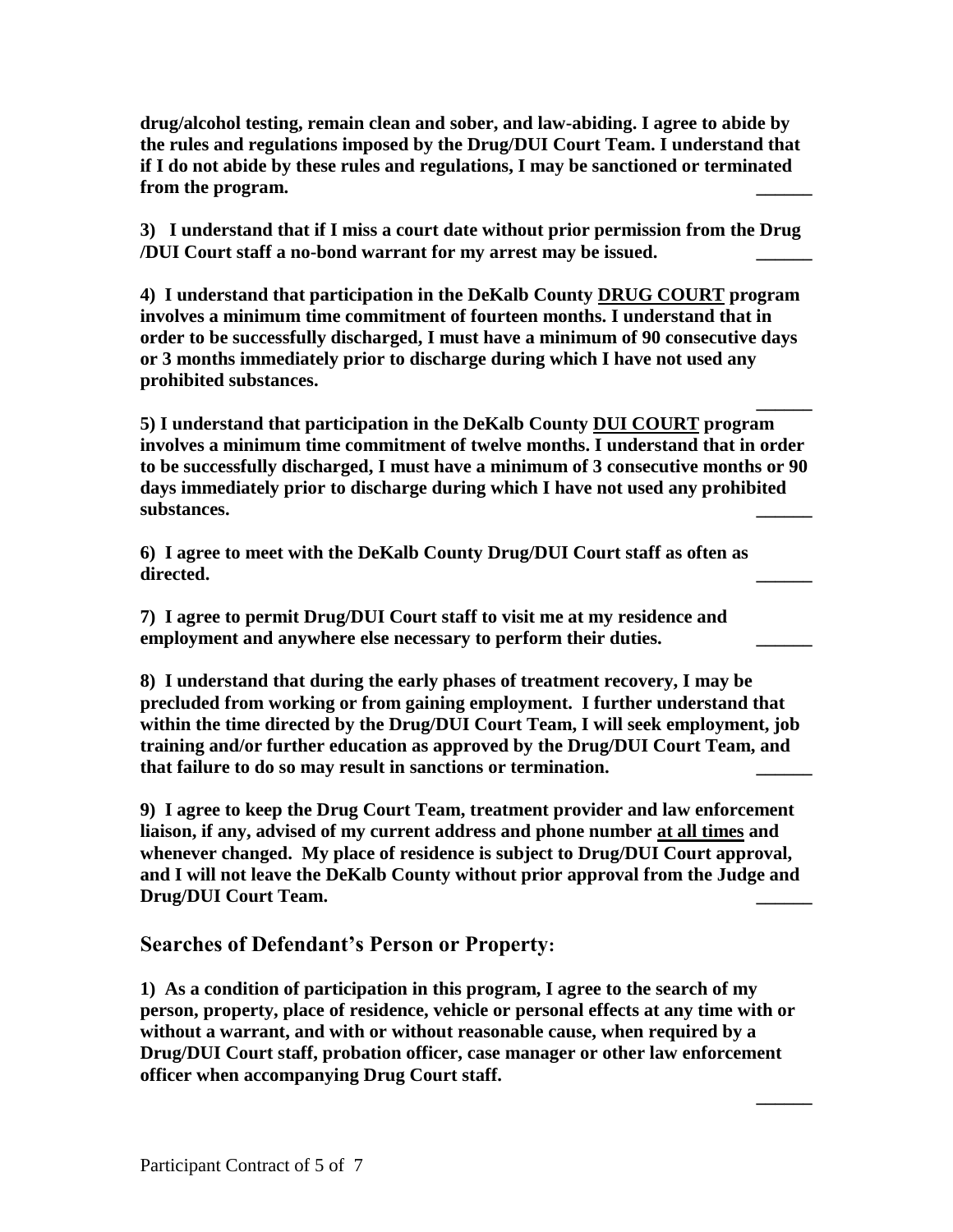# **Other Program Requirements:**

**1) I agree to pay a portion of the costs of assessment, treatment, education, vocational training, and Drug/DUI Court staff monitoring based upon my ability to pay such costs. Such payment shall be in cash, cashier's check or money order to the Circuit Clerk's Office. \_\_\_\_\_\_**

**2) I agree to pay court costs, fine, and/or restitution as ordered by the Judge and Drug/DUI Court Team. \_\_\_\_\_\_**

**3) I understand that if I have not paid my Drug/DUI Court fees prior to graduation that I will have a judgment to return to court at predetermined intervals to make**  payments until the fees are paid.

**4) I agree to participate in community service work program, as ordered by the Judge and Drug/DUI Court Team.** 

**5) I agree to participate in a speakers program if ordered by the Judge and Drug/DUI Court Team. \_\_\_\_\_\_**

**6) I agree not to be in any business where selling alcohol is its primary purpose. \_\_\_\_\_\_**

**Violations, Sanctions and Termination from the DeKalb County Drug Court:**

**1) I understand that sanctions may include time in custody, increased testing, community service and such other sanctions as listed in the Participant Handbook I have been given and as may be deemed appropriate by the Drug/DUI Court Team.** 

**\_\_\_\_\_\_** 

**2) I agree that the Judge may, without prior notice, receive evidence including but not limited to reports from the drug court professionals and staff, that:**

- **a) I am not performing satisfactorily in my assigned program; or**
- **b) I am not benefiting from education, treatment or rehabilitation; or**
- **c) I have engaged in criminal conduct, whether or not that conduct has resulted in charges against me, which makes me unsuitable for the program; or**
- **d) I have otherwise violated the terms and conditions of the program or sentence; or**
- **e) I have for any reason become unable to participate in the program; or**
- **f) I have been charged with a new felony offense in any jurisdiction in which the criminal conduct is alleged to have occurred after my entry into the DeKalb County Drug/DUI Court. \_\_\_\_\_\_**